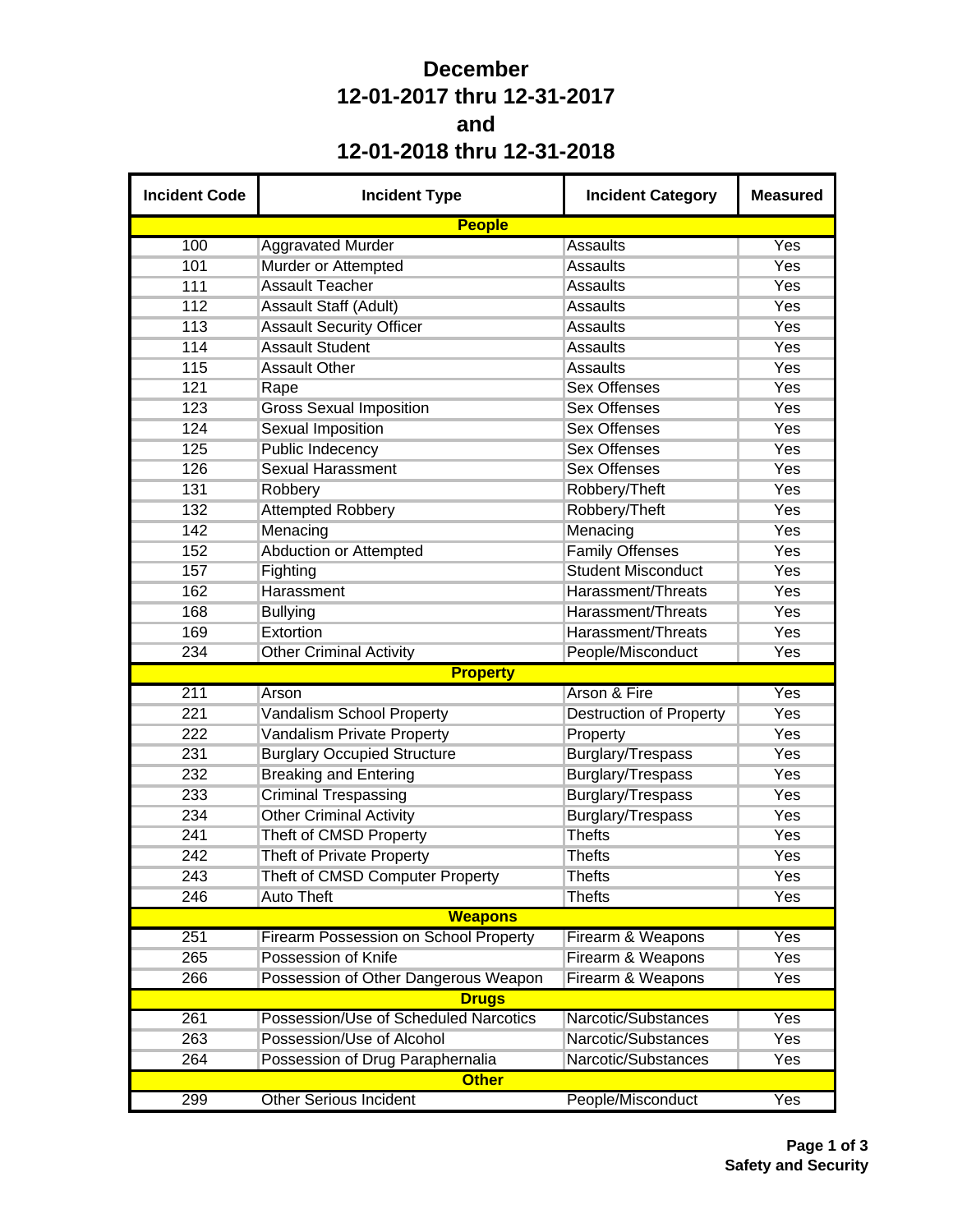## *Safety and Security Monthly Summary - December*

| <b>High School</b>                           |        |                |         |        |       |                                              | K8                   |                      |                          |              |                |          |
|----------------------------------------------|--------|----------------|---------|--------|-------|----------------------------------------------|----------------------|----------------------|--------------------------|--------------|----------------|----------|
| <b>All Incidents</b>                         |        |                |         |        |       |                                              | <b>All Incidents</b> |                      |                          |              |                |          |
| Dec 17-18                                    |        |                | 46      |        |       | Dec 17-18                                    |                      |                      | 47                       |              |                | Dec 17-  |
| Dec 18-19                                    |        |                | 49      |        |       | Dec 18-19                                    |                      |                      | 81                       |              |                | Dec 18   |
| Change                                       |        |                | 7%      |        |       | Change                                       |                      |                      | 72%                      |              |                | Change   |
| <b>Quantity - Measured Serious Incidents</b> |        |                |         |        |       | <b>Quantity - Measured Serious Incidents</b> |                      |                      |                          |              |                | Q        |
|                                              | People | Property       | Weapons | Drugs  | Other |                                              | People               | Property             | Weapons                  | <b>Drugs</b> | Other          |          |
| Dec 17-18                                    | 26     | 3 <sup>l</sup> | 6       | 8      |       | Dec 17-18                                    |                      | 36<br>$\overline{4}$ | 3 <sup>1</sup>           | $\Omega$     | 4              | Dec 17-  |
| $D - 40.40$                                  | $\sim$ | $\overline{A}$ | $\sim$  | $\sim$ |       | $D = 40.40$                                  |                      | F A                  | $\sim$<br>$\overline{A}$ | $\sim$       | $\overline{A}$ | $D = 40$ |



| <b>ENGLI OCHUOL</b>  |      |           | rνσ                  |                     |
|----------------------|------|-----------|----------------------|---------------------|
| <b>All Incidents</b> |      |           | <b>All Incidents</b> |                     |
| Dec 17-18            | 46   | Dec 17-18 | 47                   | Dec 17-18 (Monthly) |
| Dec 18-19            | 49   | Dec 18-19 |                      | Dec 18-19 (Monthly) |
|                      |      |           |                      |                     |
| Chana                | 70/_ | Channa    | 7004                 | Channa              |

## **Quantity - Measured Serious Incidents Quantity - Measured Serious Incidents Quantity - Measured Serious Incidents**

|           | Φ<br>≂<br>ᅭ<br>ብን<br>ட | ധ<br>◡ | ā<br>ಕ<br>Ф | ვ,<br>- | –<br>Ф |           | Φ<br>$\equiv$<br>∸<br>ብን<br>ட | ∽<br>Φ<br>௨<br>ပ<br>∸ | ဖာ<br>┶<br>ᠷ<br>Φ | w<br>రా<br>ப | ∽<br>Φ<br>◡ |                     | Φ<br>еорі<br>0<br>ட | ><br>፟፟፟፟፟፟፟፟፟፟<br>௨<br>ட | ၯ<br>န္ဖ<br>മ<br>⋍ | UJ.<br>ත | ∽  |
|-----------|------------------------|--------|-------------|---------|--------|-----------|-------------------------------|-----------------------|-------------------|--------------|-------------|---------------------|---------------------|---------------------------|--------------------|----------|----|
| Dec 17-18 | 26 I                   | 3      | 6           | $\circ$ | $\sim$ | Dec 17-18 | 36                            |                       | 3                 |              |             | Dec 17-18 (Monthly) | 62                  |                           | 91                 |          |    |
| Dec 18-19 | 27 <sub>l</sub>        |        | 6           | 8       | Δ      | Dec 18-19 | 54                            | ΩI                    | 4                 | $\Omega$     | 11          | Dec 18-19 (Monthly) | 81                  | 13                        | 10I                | 11       | 15 |



| <b>High School</b>       |        |                |         |       |       |                                              | K8                   |        |                |                |                |       | <b>Monthly Total</b>                         |        |          |          |       |       |
|--------------------------|--------|----------------|---------|-------|-------|----------------------------------------------|----------------------|--------|----------------|----------------|----------------|-------|----------------------------------------------|--------|----------|----------|-------|-------|
| All Incidents            |        |                |         |       |       |                                              | <b>All Incidents</b> |        |                |                |                |       | <b>All Incidents</b>                         |        |          |          |       |       |
|                          |        |                | 46      |       |       | Dec 17-18                                    |                      |        |                | 47             |                |       | Dec 17-18 (Monthly)                          |        |          | 93       |       |       |
|                          |        |                | 49      |       |       | Dec 18-19                                    |                      |        |                | 81             |                |       | Dec 18-19 (Monthly)                          |        |          | 130      |       |       |
|                          |        |                |         |       |       |                                              |                      |        |                |                |                |       |                                              |        |          |          |       |       |
|                          |        |                | 7%      |       |       | Change                                       |                      |        |                | 72%            |                |       | Change                                       |        |          | 40%      |       |       |
| asured Serious Incidents |        |                |         |       |       | <b>Quantity - Measured Serious Incidents</b> |                      |        |                |                |                |       | <b>Quantity - Measured Serious Incidents</b> |        |          |          |       |       |
|                          | People | Property       | Weapons | Drugs | Other |                                              |                      | People | Property       | Weapons        | Drugs          | Other |                                              | People | Property | Weapons  | Drugs | Other |
|                          | 26     | 3 <sup>l</sup> | 6       | 8     | 3     | Dec 17-18                                    |                      | 36     | $\overline{4}$ | $\overline{3}$ | $\overline{0}$ |       | Dec 17-18 (Monthly)                          | 62     |          | 9        | 8     | 7     |
|                          | 27     | $\overline{4}$ | 6       | 8     |       | Dec 18-19                                    |                      | 54     | 9              | $\overline{4}$ | 3              | 11    | Dec 18-19 (Monthly)                          | 81     |          | 13 10 11 |       | 15    |